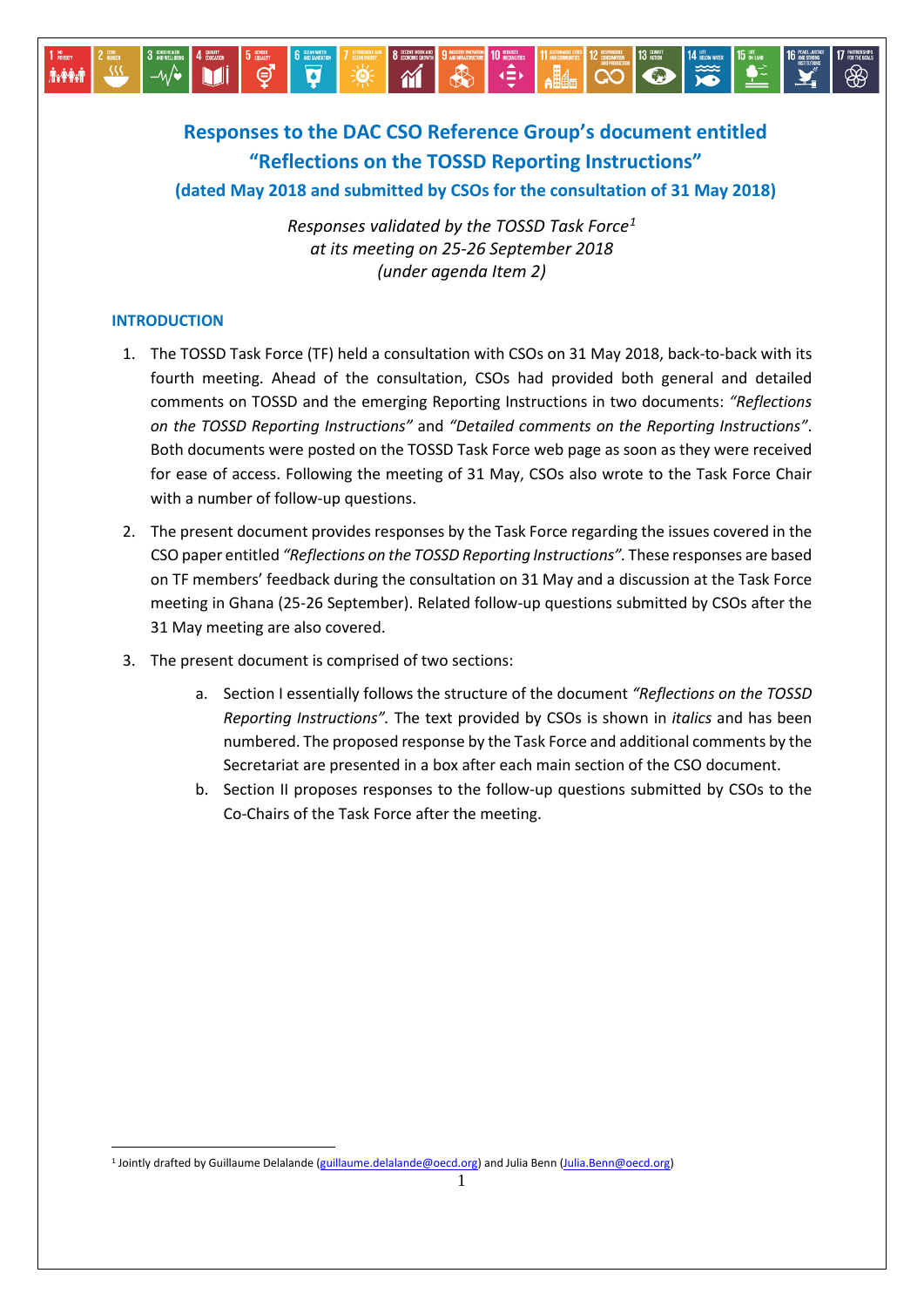*DAC CSO Reference Group*

# *REFLECTIONS ON THE TOSSD REPORTING INSTRUCTIONS*

*May 2018 [2](#page-1-0)*

# *--- General comments ---*

# *TOSSD: an outline of CSO principles and considerations*

4. *The DAC CSO Reference Group has been following the work of the international Task Force on Total Official Support for Sustainable Development (TOSSD), which first met in July 2017 (Paris) and then came together again in December 2017 (Costa Rica) and in January 2018 (Canada); in spite of challenges in terms of access to documents and of time for feedback, we submitted [a](https://drive.google.com/drive/folders/1S2bdZnUtTG9BpQfP-84x7VOKw8GgRvMa) [policy paper](https://drive.google.com/drive/folders/1S2bdZnUtTG9BpQfP-84x7VOKw8GgRvMa) (November 2017) and [a](https://drive.google.com/drive/folders/1S2bdZnUtTG9BpQfP-84x7VOKw8GgRvMa) [formal letter](https://drive.google.com/drive/folders/1S2bdZnUtTG9BpQfP-84x7VOKw8GgRvMa) (January 2018) to present our comments and suggestions throughout the process.*

5. *We really appreciate the opportunity to meet the international Task Force in Brussels, May 31st, back to back with its fourth meeting. Ahead of such a key moment, we are setting out here principles and concrete recommendations we would consider critical to a TOSSD framework that provides common ground for discussion as well as to further analysis of the emerging Reporting Instructions. This note, however, should not be taken as an endorsement of TOSSD, nor as a concrete CSO position, but, rather, we hope it assists in facilitating an open discussion that can help us further understand the magnitude of the decisions in the making.*

6. *As we note that there are still some differences in views and outstanding questions, primarily because some of the details of TOSSD are still emerging, it is important to clarify that CSOs remain unconvinced on the TOSSD initiative and on the fact that the existing approach represents an effective, high-impact way forward to developing a useful measure of all official development finance. There is still concern that the core objectives and rationale for TOSSD is somewhat confused and that the case has not yet been made, particularly not in the context of the urgent need for attention and resources on other developmental issues.* 

7. *CSOs are champions of transparency and believe that enhancing the visibility of a wide range of flows can contribute to development and is a worthwhile endeavour. We believe, however, that while TOSSD as a statistical measure may appear to be a purely technical initiative, it could also have significant and lasting repercussions for development finance. If TOSSD is to be legitimate, therefore, it must be based on shared principles common to development finance stakeholders and with strong leadership from developing countries and people. These principles can be drawn from:*

- *the UN 2030 Agenda on Sustainable Development (where TOSSD derives its mandate from);*
- *existing commitments and policies on official development assistance (ODA)- an essential resource for developing countries. (TOSSD aims to 'complement' and not undermine ODA[3](#page-1-1) );*

<span id="page-1-0"></span> $<sup>2</sup>$  Based on inputs from Amy Dodd, Asa Thomasson, Brian Tomlinson, Cordelia Lonsdale, Jesse Griffiths, Julie</sup> Seghers, Nerea Craviotto, Stefano Prato and Luca De Fraia.

<span id="page-1-1"></span><sup>3</sup> OECD website:<http://www.oecd.org/dac/financing-sustainable-development/tossd.htm>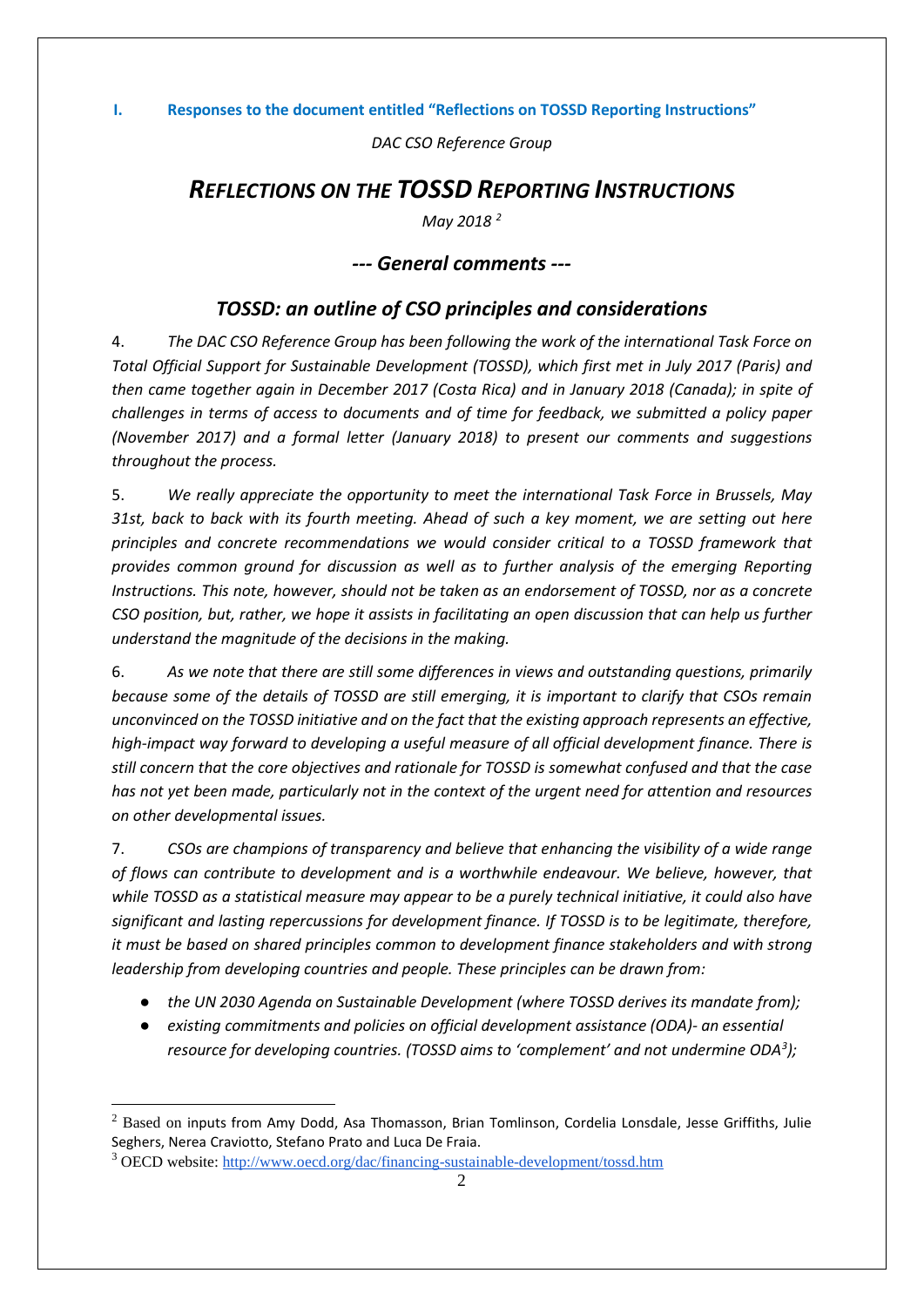● *existing commitment on effective development cooperation as reiterated in the 2030 Agenda, AAAA and the development effectiveness principles agreed in the 2011 Busan Partnership for Effective Development Cooperation.*

8. *There is a risk of TOSSD resulting in both political capital and financial resources being invested in a measure that does not drive delivery of SDGs and perhaps even hinders development progress. It could also exacerbate existing challenges in the development finance landscape that concern CSOs, such as the decrease in ODA available to the poorest countries. We would also highlight that a major cause for concern is the emerging direction of travel on how flows from the private sector will be captured in the TOSSD measure; in particular, counting private 'officially supported' flows appears to present several challenges for the core principles, as we highlight below. A clearer focus on development impact and effectiveness, practical ways of measuring and assessing the developmental nature of TOSSD flows and stronger pro-poor SDG-related results-focused standards are needed for TOSSD to be an effective and valuable contribution to the development data landscape.*

## *Incentivise more and better development finance, aligned with the SDGs, including eradicating poverty, reducing inequalities, and 'leaving no one behind'.*

9. *With 767 million people still living in extreme poverty and 2.1 billion people living on less than \$3.10 a day, TOSSD must focus on capturing flows that are demonstrably developmental, truly focused on ending poverty and reducing inequalities, which is indispensable to leave no one behind. The financing gap is substantial, but the money is there: it is a case of mobilising it effectively for poverty and inequality reduction, not just mobilising more. TOSSD can play a direct role here by incentivising the most valuable, developmental flows.*

10. *This means: TOSSD should focus on capturing only official flows that are demonstrably developmental in nature, linked with the achievement of the SDGs and have a clear theory of change to deliver effective development impact. It should not credit flows which are purely commercial in nature, which are entirely driven by the military/security interests of providers or which undermine countries' ownership and leadership of their own development. The definition of 'officially supported' flows must be clarified, and cannot include private companies- even state-owned enterprises. In regard to the TOSSD measure on Global Public Goods, it is essential that all stakeholders are engaged in a consultation on how GPGs are defined to ensure that those relevant to TOSSD are truly developmental in nature.*

**Box 1. Response by the TOSSD Task Force on the section "Incentivise more and better development finance, aligned with the SDGs, including eradicating poverty, reducing inequalities, and 'leaving no one behind":**

TOSSD will help fill the current information gap on activities that support Sustainable Development but that are not recorded in the existing measure of ODA. For example, as mentioned during the meeting held on 31 May, some of the development banks' loans, which do not qualify as ODA because they do not pass the concessionality threshold, still represent critical resources for sustainable development (e.g. in the area of education in middle-income countries). As these activities are currently not publicly available in international statistics in a consolidated manner, they also run the risk of not undergoing the same level of scrutiny than projects recorded under ODA.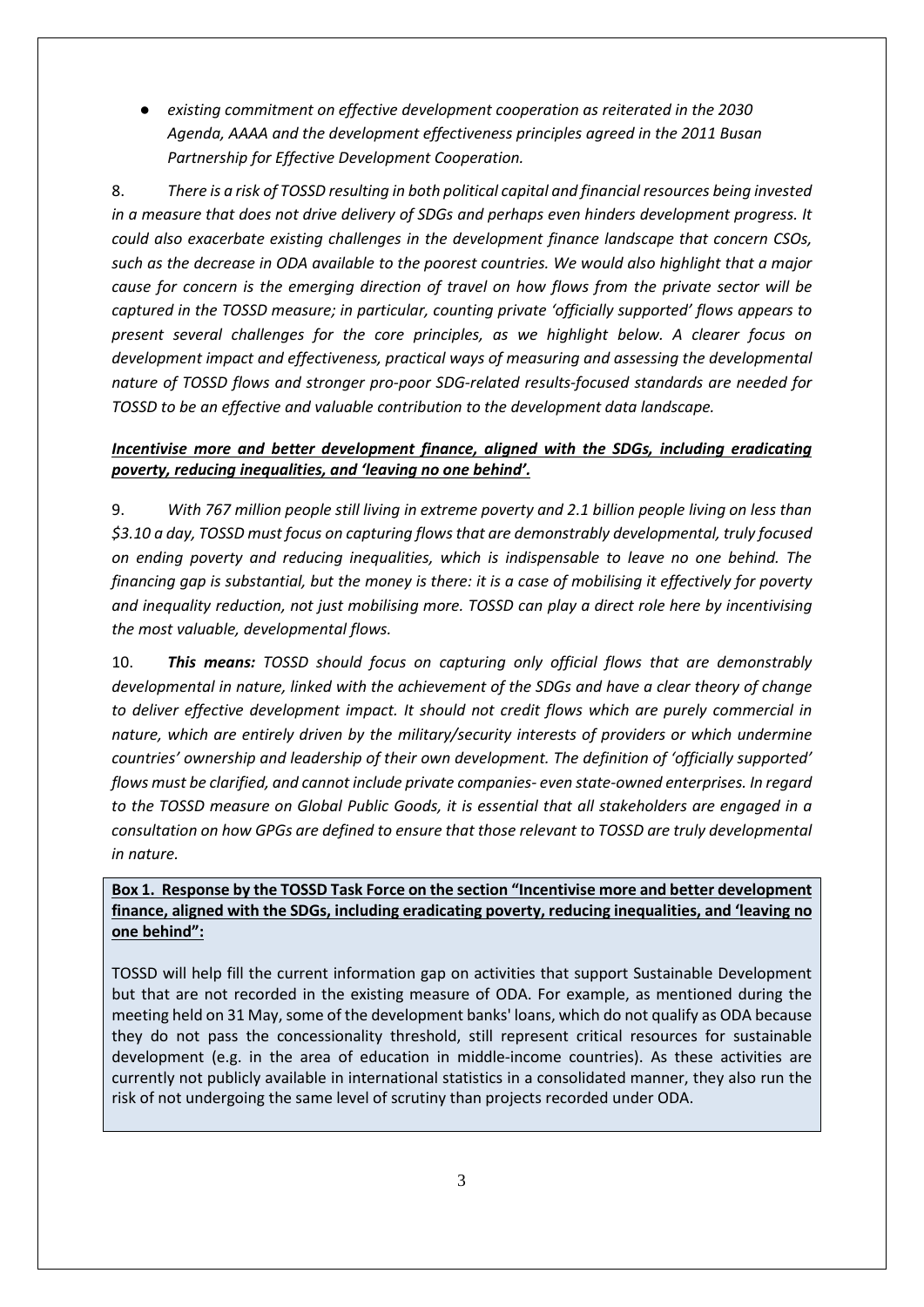Monitoring and measuring progress on those flows is a key element to support the commitment to mobilise the private sector expressed in the Addis Ababa Action Agenda, moving from billions to trillions. The 2030 Agenda also acknowledges "the role of the diverse private sector (...) in the implementation of the new Agenda", confirming the necessity to provide more information on private flows in support of the SDGs.

The current definition of "officially-supported" is in paragraph 13 and takes into account the proposals by CSOs. The Task Force sees TOSSD as a statistical measure that will incentivise the mobilisation of additional funds for development.

Special attention will indeed need to be paid to the quality of the funds mobilised so that these funds truly support development. When measuring mobilisation, TOSSD includes public actors with a development mandate, thereby placing some basic safeguards on the quality of the funds mobilised. The Preamble of the emerging Reporting Instructions sets the expectation that internationally agreed standards are followed in the TOSSD context.

The Task Force is committed to continuing to hold open and transparent discussions on TOSSD. The Task Force has only started working on the pillar II of TOSSD on GPGs at the Brussels meeting. Consultation with CSOs will continue as and when the definition of this pillar is more advanced.

## *Produce high quality, transparent statistics that enhance efforts to monitor progress on the SDGs*

11. *Transparency plays a critical role in enabling effective mutual accountability, planning and efficient use of valuable and scarce resources. Statistics are the foundation on which SDG monitoring will be built; however, achieving transparency requires technical as well as political commitment. To meet its intended objectives, TOSSD will need to not just claim transparency as an objective, but drive real, practical change in how data is produced and provided. TOSSD appears to sit in the context of a 'post-2015' step change in expanding development finance; it should embody such a change by playing a key role in the 'data revolution'.*

12. *This means: data provided should be timely, accessible, disaggregated and high quality and be meeting the needs of all data users, including developing country stakeholders. This data should also be linked to results and development impact; it should reflect actual flows (not be based on subjective calculations) and focus on filling important gaps including on the results or impact of non-ODA flows, where data and evidence are currently lacking, rather than repackaging up information that already exists. Monitoring and evaluation should be robust, open and inclusive. In particular, we highlight the need for better data on 'amounts mobilised' using ODA in blended finance mechanisms and on the concessionality (or not) or flows provided. If TOSSD is to be an accountability metric, the measure of official flows and their purpose cannot be constrained by issues of commercial confidentiality.*

# **Box 2: Response by the TOSSD Task Force on the section "***Produce high quality, transparent statistics that enhance efforts to monitor progress on the SDGs"***:**

Just like CSOs, the Task Force welcomes increased transparency on developmental flows and TOSSD is precisely designed to do just that. The Task Force also agrees that TOSSD will only be useful if it is statistically robust and efforts are being made, including through the composition of the Task Force itself, to design TOSSD in a way that ensures this robustness. On timeliness, the Task Force is consulting with relevant stakeholders and studying all possible options to ensure that TOSSD data are provided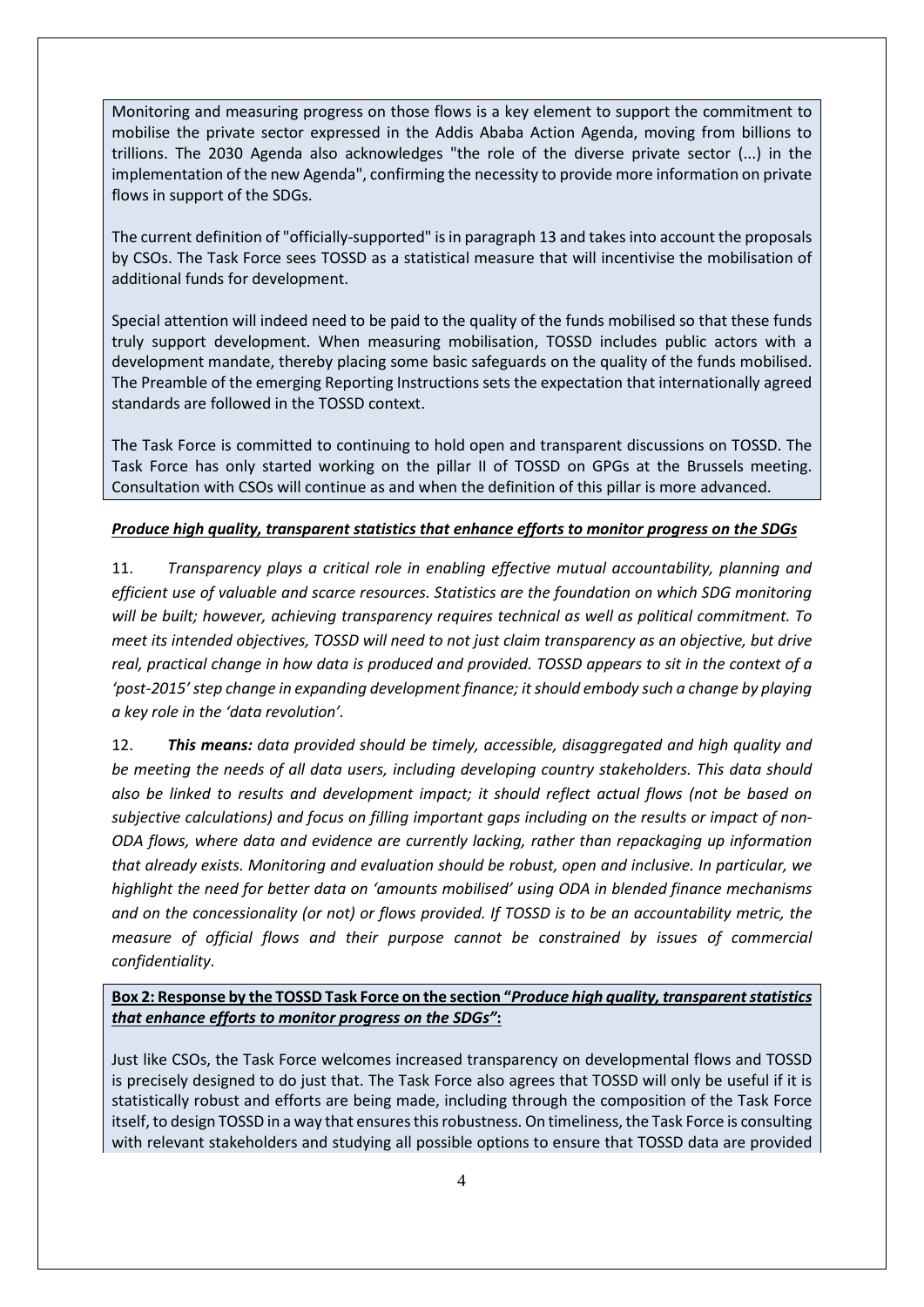in a manner that is as timely as possible, including for developing countries. The Task Force welcomes the interest of CSOs on amounts mobilised in blended finance mechanisms, which TOSSD will hopefully help to provide. The issue of whether the level of concessionality of activities should be recorded in TOSSD is still under discussion within the Task Force.

#### *Actively support and complement ODA and efforts to meet 0.7%*

13. *Donors are not living up to their ODA commitments: total ODA slightly decreased in 2017, and only 5 DAC donors – Sweden, Norway, Luxembourg, Denmark and the United Kingdom – have reached the target of 0.7% of GNI to ODA. TOSSD should not undermine donor accountability or distract donors' political attention away from ODA commitments, including achieving the UN goal of 0.7% of GNI; it should only be seen as a complement to ODA efforts, accounting for flows that are truly developmental but beyond the criteria for ODA. Incentives and disincentives embedded within the TOSSD measure itself are crucial in this regard.*

14. *This means: ensuring that TOSSD aggregates are not misleading and do not detract from the urgency of increasing ODA, particularly for the poorest countries. CSOs have concerns about how TOSSD aggregates may be used and presented as well as about how concessionality of flows is reflected. In many of the poorest countries, including lower middle-income countries, concessional ODA flows are still essential. It is critical for achievement of the SDGs that TOSSD statistics do not present flows in a way that dis-incentivises donors in continuing to maximize concessional ODA for developing countries.* 

# **Box 3: Response by the TOSSD Task Force on the section "Actively support and complement ODA and efforts to meet 0.7%":**

TOSSD is different from ODA, as it has a different purpose, namely to provide more transparency and information on flows for sustainable development beyond ODA. The Task Force has built the framework in such a way that it clearly differentiates TOSSD from ODA and limits the risk of TOSSD distracting attention from ODA. Unlike ODA, which has measures of donor effort embedded including targets that many countries adhere to, the TOSSD framework does not include any target.

The framework will also clearly delineate the two different types of flows, as indicated in the Reporting Instructions, to mitigate the risk of mixing public and private flows. As TOSSD data become publicly available, users will be able to aggregate the various components of TOSSD based on their respective needs. Official providers will need aggregation to validate figures and data users want validated data. This does not mean that data will not be available at a disaggregated level. On the contrary, activitylevel data is the norm within TOSSD as indicated in the Reporting Instructions.

All users of TOSSD data should however strive to present figures that clearly identify the various types of flows in their aggregations, recognising that official and private flows are fundamentally different in their initial motivations. The Task Force remains convinced that international statistics with TOSSD data are better than international statistics without TOSSD data and that, over time, TOSSD will strengthen the statistical system by providing more information on support to sustainable development.

# *Facilitate developing countries to drive their own development*

15. *Agenda 2030, the Addis Ababa Action Agenda on FFD and the development effectiveness principles encapsulated in the Global Partnership for Effective Development Cooperation all recognise*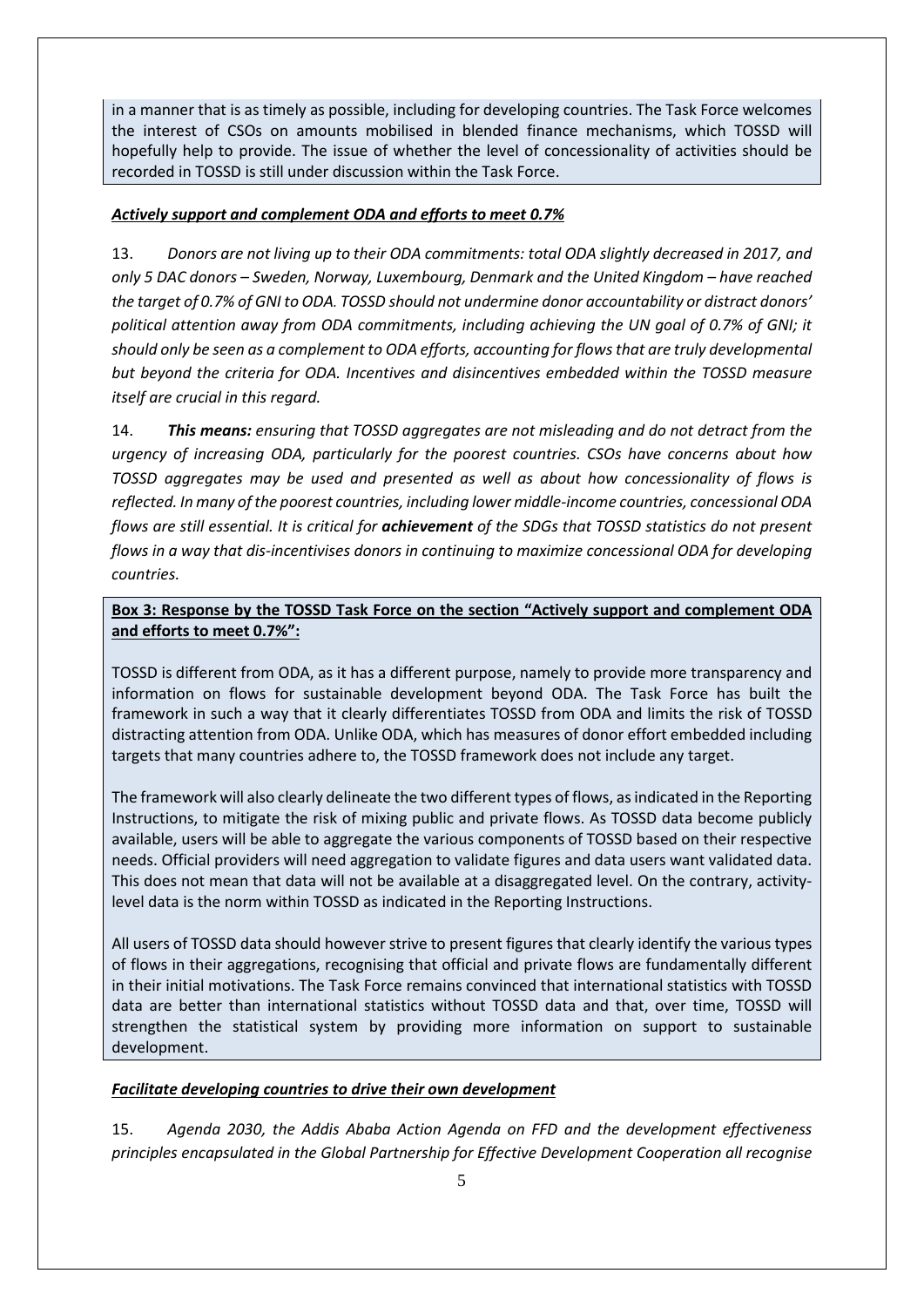*the importance, both in principle and practice, of countries being in charge of and responsible for their own development. This is critical not just on a moral level - important as that is -, but also pragmatically as it enables more long term, sustainable development results and impact.* 

16. *This means: Development effectiveness principles - designed to both strengthen development efforts and countries' leadership - should inform what flows are counted or not as part of TOSSD and provide a critical test for eligibility. Flows which cannot or do not meet these principles - alignment and country ownership in particular - should be excluded and TOSSD flows could usefully be included in GPEDC monitoring to assess this in practice. Independent verification of the developmental nature of flows/SDG relevance could be considered to enhance ownership of TOSSD by developing countries. Investments in TOSSD should not distract resources from donor efforts to strengthen national statistics systems, and TOSSD should not burden developing countries with undue additional reporting requirements. The intention to capture 'amounts mobilised' in TOSSD should not compound the issues of 'tied aid' that already plague the quality of ODA and increase development costs for developing countries. The TOSSD metric should track the tying of official flows to donor country commercial interests.*

## **Box 4: Response by the TOSSD Task Force on the section "Facilitate developing countries to drive their own development":**

The Task Force agrees with CSOs and is grateful to them for proposing that a reference to development co-operation effectiveness principles be made in the Reporting Instructions. The Secretariat has proposed some text for inclusion in the Preamble of the TOSSD Reporting Instructions. The issue is part of a broader discussion on the principles and standards that should govern TOSSD, which the Task Force held during its meeting in Costa Rica. The conclusion was that the Reporting Instructions would not list all standards that reporters should abide by (notably because different reporters have subscribed to different sets of principles), but rather indicate, in the Preamble, as a basic assumption in TOSSD, that reporters abide by prevailing principles and standards.

The Task Force reiterates its commitment to continue working in an open, inclusive and transparent manner. Developing countries' effective and vocal participation in the Task Force is an essential safeguard to ensure that effectiveness principles and the interest of developing countries are kept at the centre of the development of TOSSD. Developing country pilots are also a way to check whether TOSSD makes sense at the country level.

Several Task Force members also indicated during the 31 May meeting that TOSSD will be helpful to them in various ways. These include the tracking of climate data; the capacity to see "both sides of the coin" when they are both providers and recipients of development co-operation; or, in statistics offices of developing countries, to inform national accounts and other statistical products with a broader set of developmental flows.

The Task Force is discussing and envisaging the ways in which developing countries can provide and/ or check TOSSD data, on a voluntary basis, and mindful of developing countries' capacities.

#### *Be governed in an open, inclusive and participatory manner*

17. *TOSSD can only be legitimate, useful and impactful if its governance is inclusive of all the parties providing, receiving and impacted by TOSSD flows as accountable public funds: DAC and southern providers, recipient country governments, and civil society. Since TOSSD sits in the context of*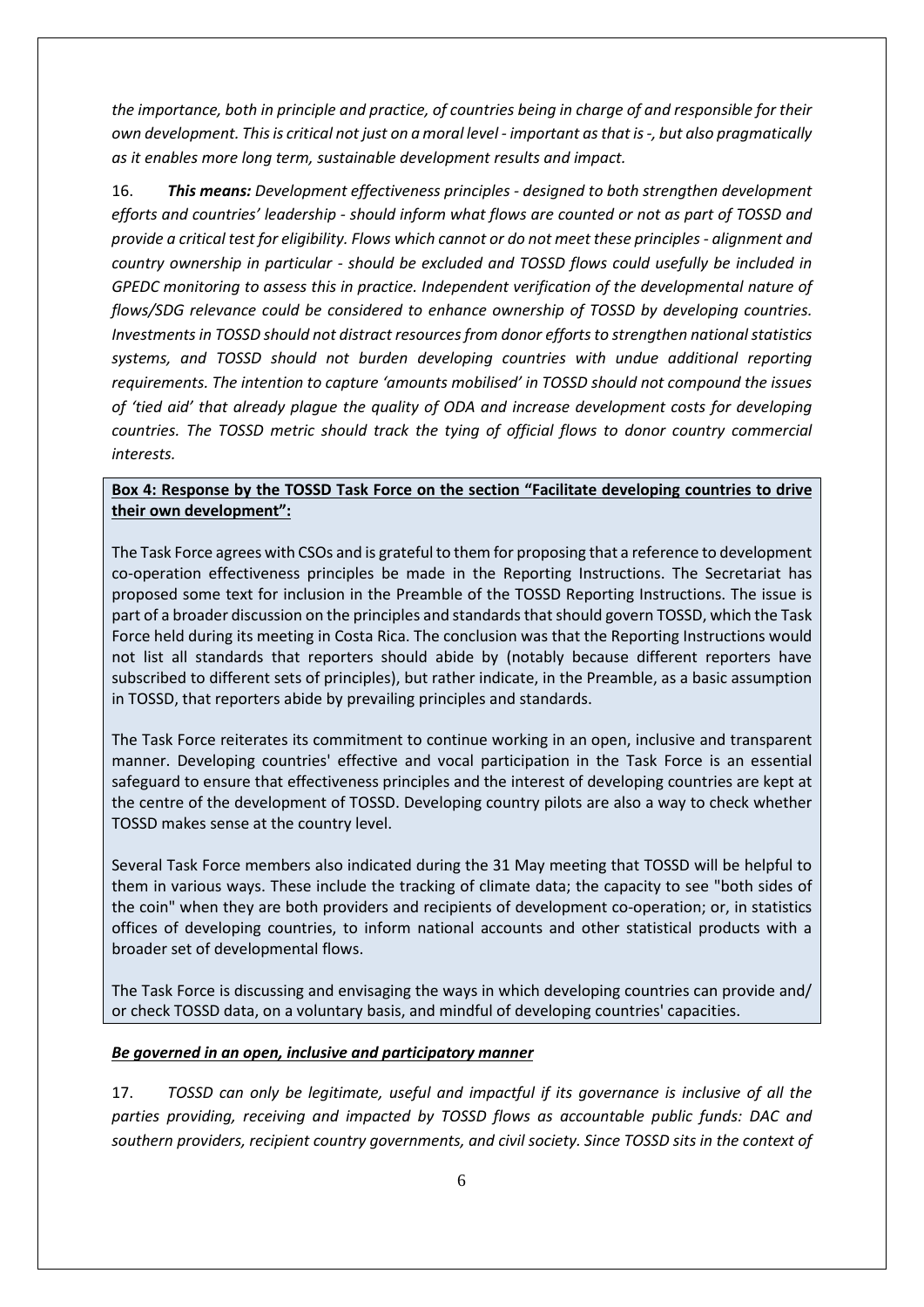*a multi-stakeholder approach to development with the financing efforts of national governments at its heart, embodied in the UN 2030 Agenda, its governance should also be anchored in this context.* 

18. *This means: A governance structure that is situated in the UN with a clearly outlined hierarchy, roles and responsibilities for all actors. The initiative should be developed, endorsed and implemented in an open and transparent process, consulting with all parties. The key role of all stakeholders, who have a central role to play in delivering the SDGs, including parliamentarians, civil society and local government should be respected. So far, engagement with the TOSSD initiative has not been easy, and CSO inputs to consultations have not always been acknowledged or reflected in subsequent drafts. We hope for a more transparent and consultative process before Reporting Instructions are finalised, including consultations with Southern partners.* 

### **Box 5: Response by the TOSSD Task Force on the section "Be governed in an open, inclusive and participatory manner":**

From the Task Force's perspective, CSO inputs have been welcomed, acknowledged and reflected into its work. The Task Force and its Secretariat have engaged regularly with CSOs in order to get feedback on the progress of the emerging Reporting Instructions, including by soliciting inputs. All CSO submissions are posted on the TOSSD Task Force website for transparency purposes and as an acknowledgement of the inputs of CSOs to the process. In particular, inputs provided by CSOs for the 2<sup>nd</sup> meeting of the TOSSD Task Force in Costa Rica (6-7 December 2017) were carefully reviewed and discussed by the Task Force during the meeting (as reflected in the action points available on the website). In addition, the Task Force organised a consultation with CSOs at the 4<sup>th</sup> meeting of the Task Force in Brussels (29-30 May 2018) and has welcomed the inputs received in writing (available online). The background documentation for the  $5<sup>th</sup>$  meeting of the Task Force in Ghana included written responses to the "Reflections on the TOSSD Reporting Instructions", responses to the CSO document "Detailed comments on the Reporting Instructions" and a new version of the Reporting Instructions incorporating some of the changes suggested by CSOs. The Co-Chair and the Task Force Secretariat have also held a session with some Ghanaian CSOs on 27 September in Accra as a continued expression of the willingness of the Task Force to engage with CSOs, including local CSOs in developing countries. CSOs have also been systematically consulted in the context of TOSSD pilots (see further below).

The Task Force's view is that TOSSD should ultimately be hosted within the UN in order to be governed in an open, inclusive and participatory manner. As TOSSD strives to be a universal measure, a global governance system is required. The Task Force has engaged with the IAEG-SDG, which serves as the custodian of the SDG framework, and with various UN bodies. The Task Force would encourage CSOs to convey this same message to UN partners.

The Task Force reiterates its commitment to continue engaging with CSOs going forward and welcome their inputs in the process and particularly suggestions as to how the process could be "more transparent and consultative".

#### **II. Proposed response to follow up questions to the TOSSD consultation with CSOs**

19. *The Task Force will meet again in September, October and January 2019. Will it be possible to create other opportunities for direct dialogue, especially when the directions for Pillar 2 are more consolidated?*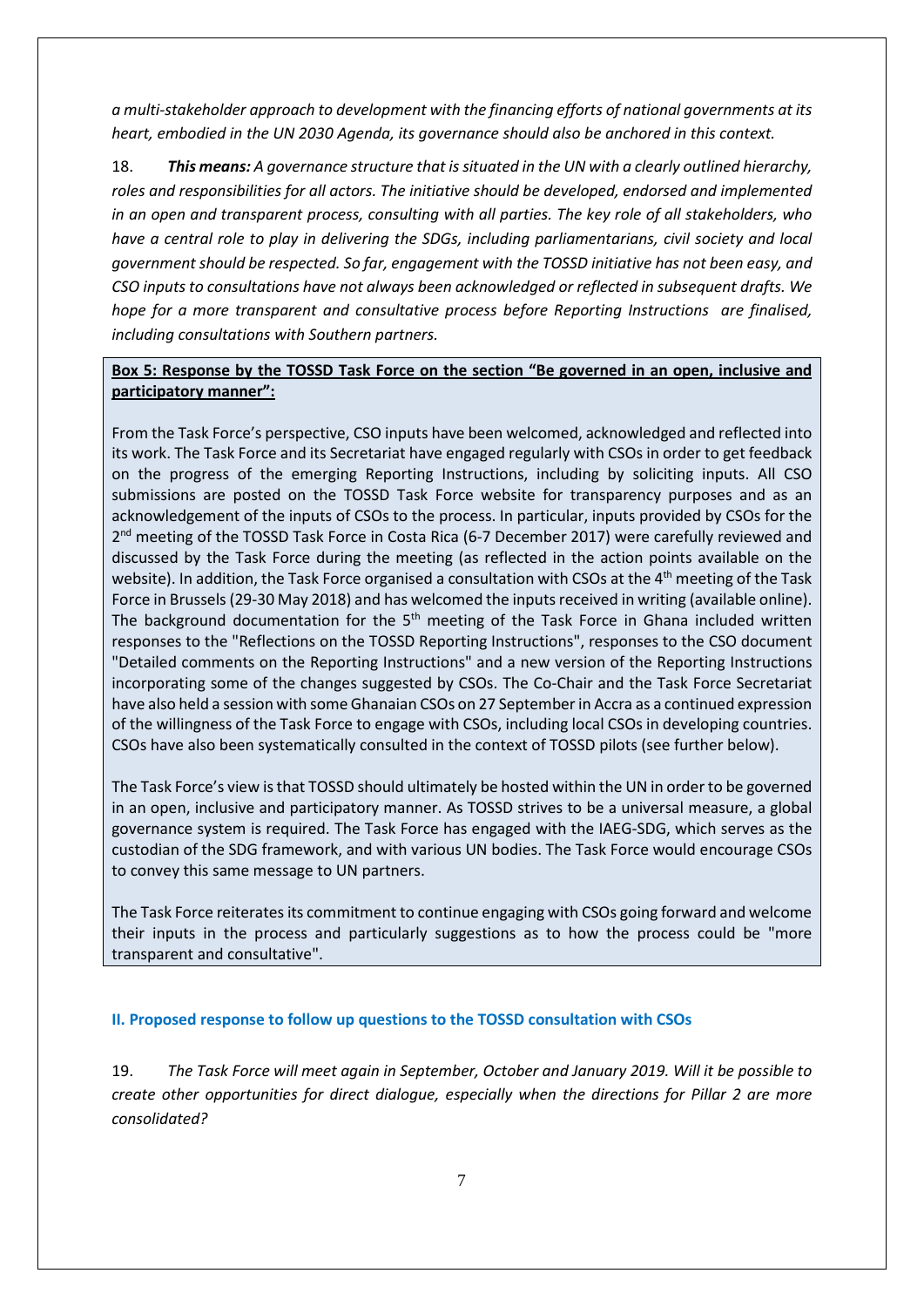#### **Box 6: Response by the TOSSD Task Force on the question of continued engagement with CSOs**

The Task Force reiterates its commitment to engage with CSOs throughout the design process of TOSSD, in the margins of Task Force meetings, in other TOSSD events or through dedicated CSO events. As an example, the Co-Chair and the Task Force Secretariat have held a session with some Ghanaian CSOs in Accra on 27 September 2018 after the TF meeting of 25-26 September.

20. *Is the plan for a broad and public consultation confirmed? At which stage in the process?*

#### **Box 7: Response by the TOSSD Task Force on the question of a possible public consultation on TOSSD**

The Task Force is keen to hold public consultations on TOSSD and will further reflect on the best approaches going forward, given the already open and consultative nature of the current TOSSD process.

21. *As several pilots are in the plans for the months to come, how will a broad range of CSO experts in the pilot countries be engaged?*

# **Box 8: Response by the TOSSD Task Force on the question of a consultation of CSOs during TOSSD country pilots**

The agendas of the pilots systematically include meetings with local CSOs with the ambition, wherever possible and as a matter of priority, to meet with CSO platforms that are representative of the diversity of local CSOs, even though this is not always possible. The following CSOs and CSO platforms have been consulted during the pilot missions that that have been carried out so far on TOSSD:

- In Senegal: the Platform of Senegalese NGOs (CONGAD), the NGO platform of EU countries (PFONGUE), Action Aid and Forum Civil.

- In the Philippines: Social Watch Philippines.

- In Nigeria: The Women Environmental Programme (WEP).

The upcoming pilot in Costa Rica in September 2018 also plans to meet with local CSO representatives in the same way.

22. *TOSSD intends to include cross-border flows for ODA. At the same time, in the meeting, it was pointed out to us that TOSSD will be an important metric for SDG target 17.3. Target 17.3 clearly states that its focus is "mobilize additional financial resources for developing countries," which follows target 17.2, which focuses on ODA. How does the Task Force rationalize the inclusion of ODA in the aggregate for TOSSD, both in terms of a clear metric for additional resources (17.3) and in relation to the longstanding commitment to avoid political incentives that undermine the central importance of ODA as the metric for concessional finance?*

# **Box 9: Response by the TOSSD Task Force on the question of the contribution of TOSSD to the SDG framework**

TOSSD has the potential to inform a number of indicators in the SDG framework, particularly those that refer to "total official flows", "international financial flows" or "total official international support" (targets 2.a.2, 7.a.1, 9.a.1, 10.b.1, 17.3.1, 17.9.1). However, detailed implementation of how exactly TOSSD could contribute to the monitoring of these indicators (e.g. only a subset of TOSSD data for 17.3.1) has not been looked at in detail yet.

23. *As for data collection, can we expect that information on the different financial flows will be presented through disaggregated data for each single instrument?*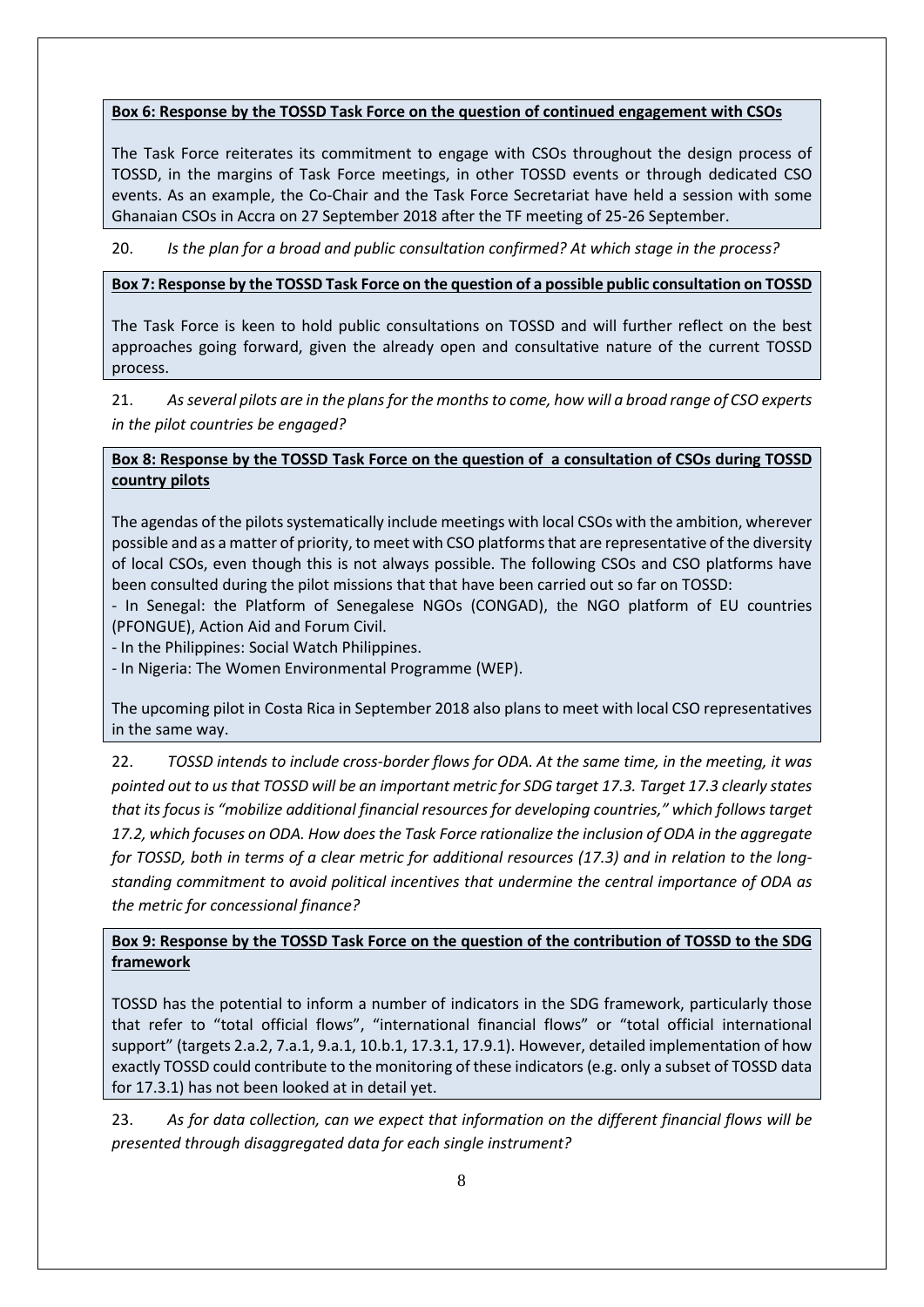**Box 10: Response by the TOSSD Task Force on the question of the level of disaggregation by financial instrument**

The TOSSD reporting format available in the Reporting Instructions includes a field dedicated to the "financial instrument", which will allow for a disaggregation by instrument.

24. *Questions remain about how granular - and thus useful - the data will be, which is produced alongside any headline figures. What flows will be reported separately as a part of the overall TOSSD figure?*

#### **Box 11: Response by the TOSSD Task Force on the question of the overall level of disaggregation**

The emerging Reporting Instructions clearly indicate that TOSSD reporting will be done at activitylevel, which will provide a high level of granularity of the information. At this stage, the emerging Reporting Instructions display the main building blocks of TOSSD for the cross-border flows: Official flows on one side, private finance mobilised on the other. Additional satellite indicators will also be displayed on remittances, private foundations and private flows at market terms, with the objective of putting TOSSD data into context, but the level of granularity of these satellite flows remains to be seen.

25. *In the case of private flows mobilized via public funds, will the subsidy costs and the resources from the private sector be reported separately?*

#### **Box 12: Response by the TOSSD Task Force on the question of reporting of private flows**

Private finance mobilised will be reported separately from official flows.

26. *By acknowledging the importance of quality and the principles of effective development cooperation, would it be possible to restate them in the Reporting Instructions? In the same vein, would it possible to emphasize the consistency with the Leaving No One Behind principle? On TOSSD, questions regarding for whom and for what purpose remain very unclear. The emphasis in the discussion was mainly on the recipient perspective, i.e. strong focus on cross-border flows in Pillar 1, but challenges remain around how this will be used in practice by countries and stakeholders. The donor effort element seems to have been given a much stronger position in the TOSSD rationale compared to the recipient perspective.*

**Box 13: Response by the TOSSD Task Force on the question of a reference to Development effectiveness principles in the emerging Reporting Instructions** 

The Task Force has agreed to include a reference to development co-operation effectiveness principles in the TOSSD Reporting Instructions at the Ghana meeting.

While development co-operation effectiveness principles can count on agreed terminologies and criteria, this is not the case for the "Leave no one behind" principle, the delineation of which still remains to be agreed upon.

The "for whom" and "for what" of TOSSD are clear to the Task Force: TOSSD aims to incentivise more flows to developing countries, to provide more transparency on flows beyond ODA and more information specifically on flows for sustainable development.

TOSSD mainly focuses on the recipient perspective: its architecture clearly highlights the measurement of cross-border resource flows to developing countries, also recognising the support